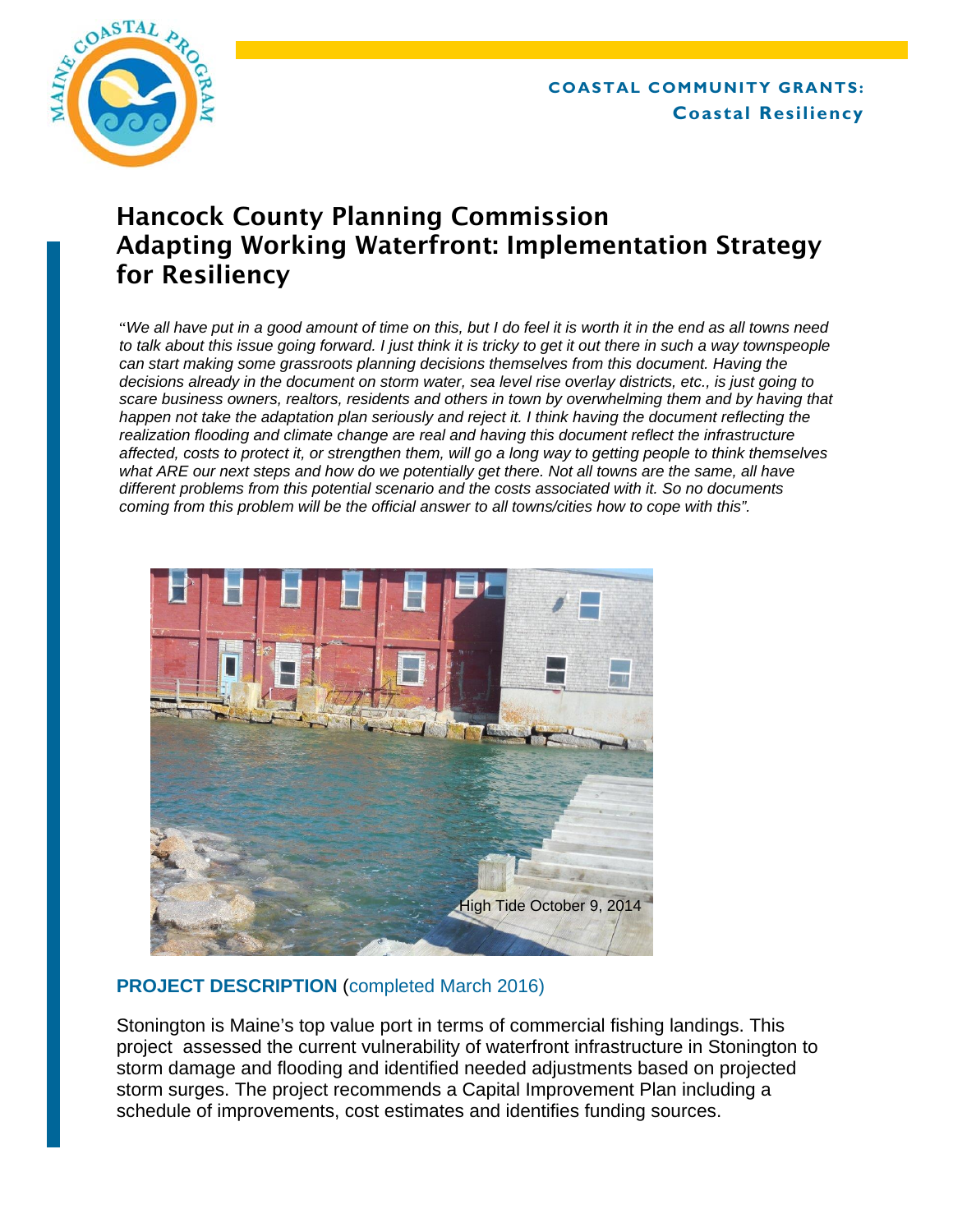# **COASTAL COMMUNITY GRANTS: Coastal Resiliency**

#### **PARTNERS**

Project partners included the Town of Stonington, Maine Geological Survey, McCullough Engineering, Penobscot East Resource Center (PERC), and Maine SeaGrant Program. The town's role included data collection on public facility and service needs and ongoing review of the various drafts. The town also organized the publicity for the outreach meetings. McCullough Engineering supplied cost estimates for Hagen Dock. The Maine Geological Survey provided its current estimate of projected sea level rise. PERC contributed information on recent changes in fishery resources.

# **THE CHALLENGE & APPROACH TAKEN**

One challenge was choosing the sea level rise scenario to use in assessing future needs. HCPC chose a two-foot increase by 2070. This was based on information supplied by the Maine Geological Survey. It will be important to review this scenario periodically to see if new data indicate that a different scenario should be used.

Another challenge was setting priorities for improving the infrastructure. HCPC worked with Department Heads and staff responsible for a given service to complete facility evaluation forms in order to establish a schedule of improvements. Due to numerous deficiencies and its importance to the fishing community, the Hagen Dock ranked as a top priority. The plan recommends replacement of the fire station, presently located on the dock, with a new facility elsewhere in town. The plan also recommends elevating the dock by two feet, after the fire station has been relocated.

A related challenge was developing a realistic schedule for improvements. The town faces fiscal limitations and can't afford to undertake major improvements in a short period of time. After extensive discussion with the town manager and department heads, the recommended capital improvement schedule was set through 2038.

To avoid alarming the tax payers, the report narrative stressed that these expenditures were subject to review. The report also stated that the sanitary district faced some inflow problems that would not be resolved unless the level of Main Street was increased by two feet. Because the cost to do so could be prohibitive, the town may not be able to address all of its infrastructure needs by 2038.

## **THE RESULTS**

Stonington now has a detailed assessment of the improvements needed to increase the resiliency of its waterfront facilities. The department heads actively participated in this process. The issues were presented to the public during two outreach workshops.

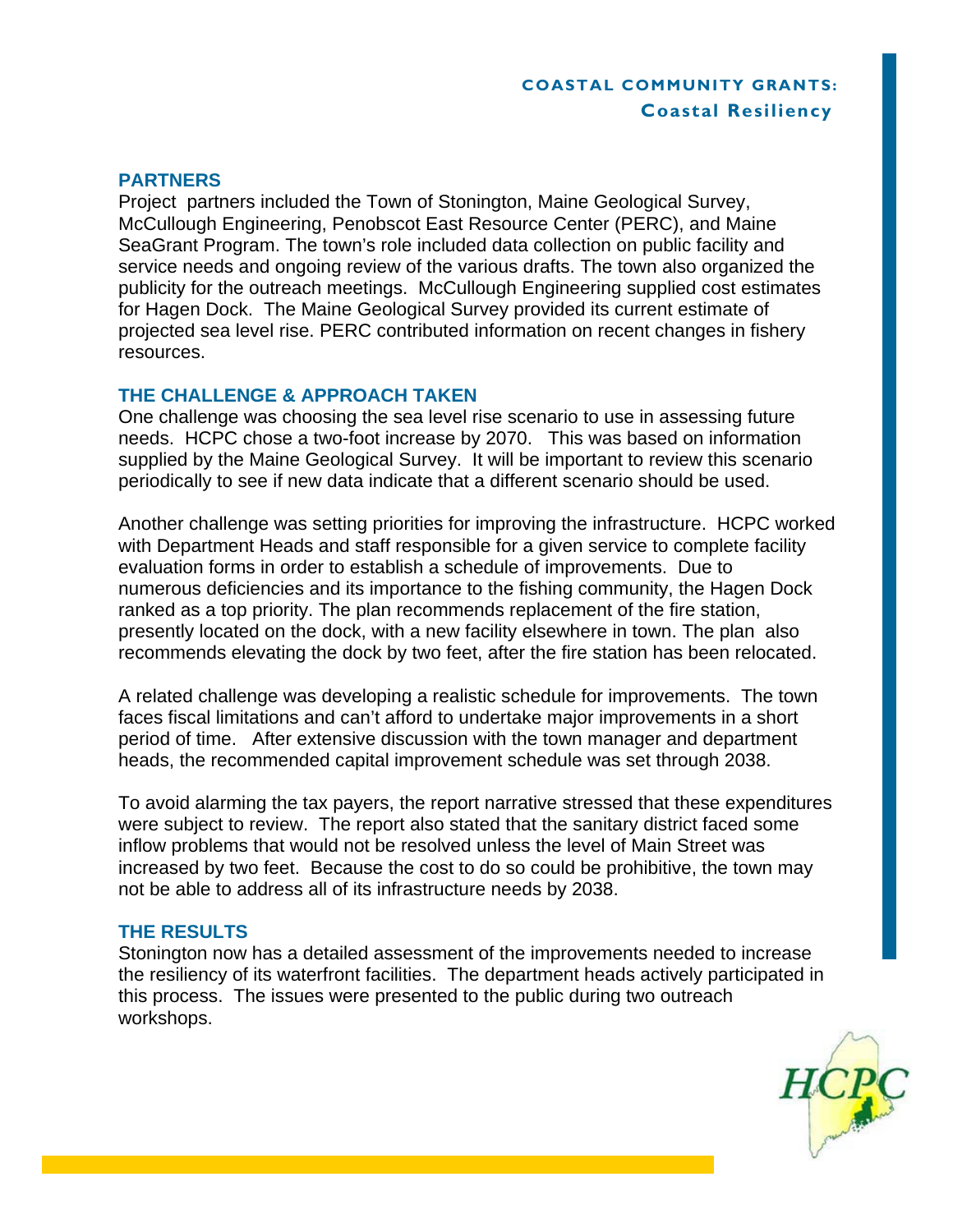# **COASTAL COMMUNITY GRANTS: Coastal Resiliency**

# **NEXT STEPS AND OPPORTUNITIES**

The town can use this information in writing grant applications and in the annual review of its Capital Improvement Plan. The town leadership was wary of introducing more restrictive land use ordinances. If the town does proceed with a comprehensive plan, it could discuss any changes to land use ordinances in a more deliberative manner.

#### **NEEDS**

As with most planning documents in small towns with limited staff, it will be a challenge to keep the document in active use. It will need periodic updating. The long term frame (2038) means that it is likely that few of the current participants in this project will have an active role throughout implementation. The town needs to preserve its Institutional memory. It also needs to add a new year to the CIP time frame each year so it retains its 22-year time frame. For example, in 2017, the CIP would be extended to 2039.

Perhaps the greatest need is how to pay for all the recommended improvements. Assuming that most coastal towns will face similar capital expenses in addressing their resiliency needs, there will be stiff competition for grant funds.

## **LESSONS LEARNED**

One lesson is that adjusting infrastructure to accommodate storm surges and sea level rise is very costly. Even if the town of Stonington were able to afford to make the improvements recommended in this report, other problems could affect the town's viability as a fishing port. These problems include changes in fishery resources. The warming and increased acidification of the Gulf of Maine has already altered habitats and resulted in the introduction of species normally found in warmer waters.

Another lesson is that the proposed improvements address only a small portion of the threats to the waterfront and the town as a whole. Major storms could cause substantial damage to private property. Similarly, if the Deer Isle causeway (the only road connection to the mainland) were damaged, the fishing industry would be disrupted.

## **APPLICABILITY TO OTHER MUNICIPALITIES**

The data collection process could be applied to other coastal towns. The key is to have local leadership supporting the project. A dedicated climate adaptation committee would relieve overworked municipal officials of some of the work